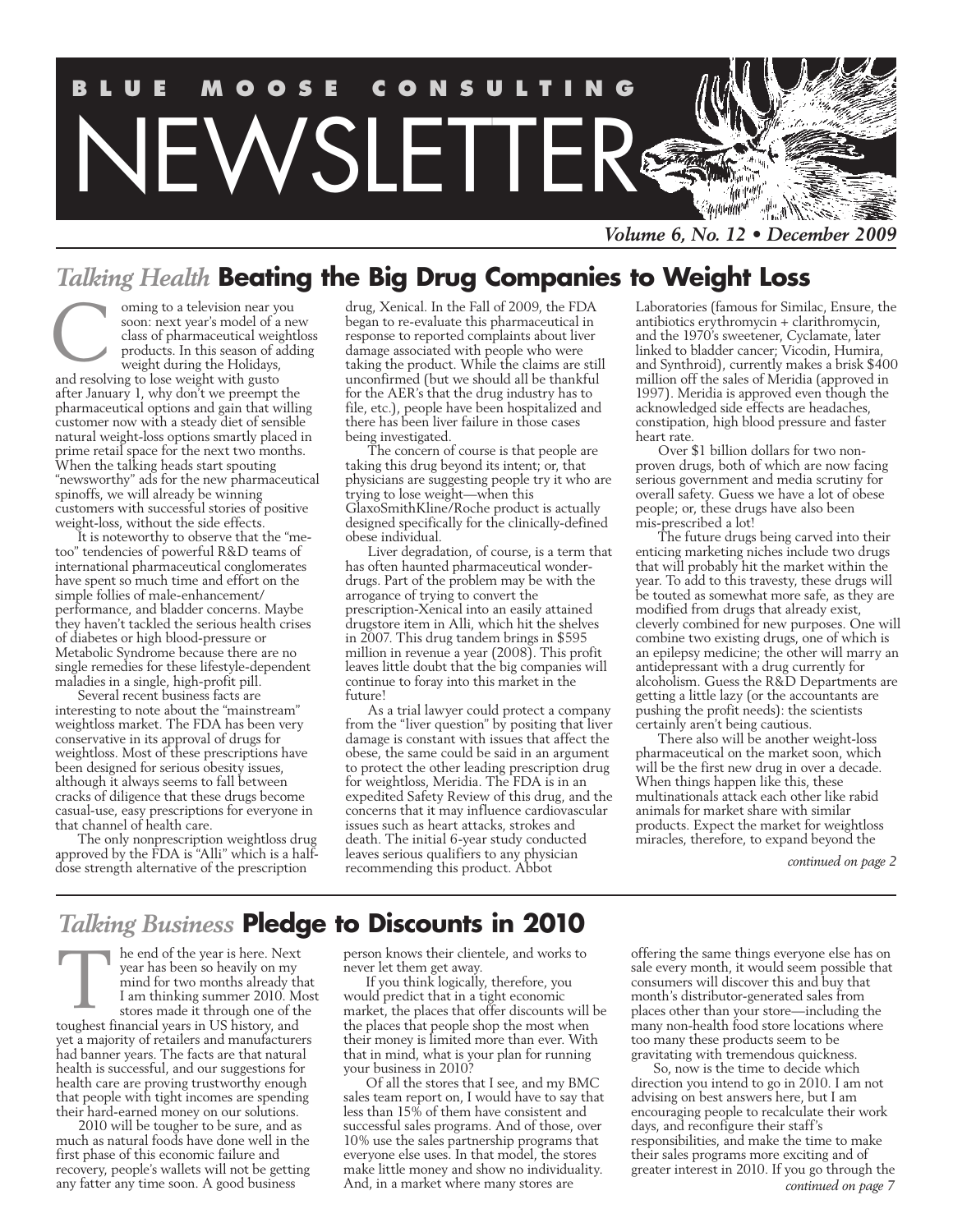## **Beating the Big Drug Companies to Weight Loss**

*continued from page 1*

Malibu Diet sometime real soon. Safety issues will certainly include a long list of contraindications, as—with Meridia in 2005 Congressional Hearings where a whistleblower confessed that—the drug may be more dangerous than the conditions it is used for!

#### **Enter the Safety of Nutritional Support**

Look around you and it is obvious that we have morphed into an unhealthy-looking and bloated, overweight society. It is our obligation to help our communities: from exposing the curtailment of hormone-laden meats to the increased consumption of the 5- 9 cups of fruits and vegetables we are advised to take daily by the current USDA Food Pyramid (www.MyPyramid.gov). If we are not directing our communities to good health and fitness, then we are not doing our jobs!

Stores traditionally have small and unimpressive "Weightloss" departments. The products that people promote are often standalone single items with glitzy labels and a logic that most staff members do not comprehend. We seem to send the seeker of weight management out on their own, with no direction, support or cogent advice. This obtuse marketing will never succeed, nor does it match our mantra of wholistic health.

A weight-loss section should be a starting point to a new life of health. The optimism or concerns that led the person to that section of your store should be met with good advice, plenty of educational material and some semblance of a method to create a plan.

As many stores start to move effortlessly into the smart business strategies of crossmerchandising, it makes total sense to create a new 2010 version of an *"Optimal Weight Management"* Section in your store that guides and encourages people to try scientifically sensible products for their wholistic weight-loss program.

And what better time than the present. Plan your endcaps to highlight weight issues as the New Year's Resolutions prompt activity, and then keep the display up for two months—keeping the conversation of lifestyle change loud in your store as people move into the year and forget their initial enthusiasms.

Then, integrate these items into a larger and more consumer-friendly "dieting" section that is complete and multi-tiered with items that are cross-merchandised smartly to help people connect the dots to the essentials for either losing a few pounds, keeping the weight off permanently, or undertaking the insurmountable of losing the dead weight that leads so many to lives of unhappiness, chronic illness and compounding secondary health problems. The new "Weight Management" section should be the pride of your store, and it will bring people in for the right supplements (from the trustworthy manufacturers) that will lead to the conversations about healthy organic foods, and a new path to a vital life of natural health!

#### **Weight Loss Essentials**

Cross-merchandising is so essential to a proper weight-loss section that this may indeed be the main reason why so many retailers have failed at the endeavor to bring in new customers for this constantly important, human physiological concern.

The two most important nutrients that will lay the foundation for overall healthy weight control are actually The Good Fats— Omega-3s especially—and Probiotics. While there could be a rationale for saying that the staff can always direct people to your sections for these items when discussing weight issues, the best way to make the case for foundational support is to have these items cross-merchandised in a clearly-demarcated Weight Management section.

**Nordic Naturals** *Complete Omegas*  would fit perfectly into this strategy, or maybe that, and an additional *Omega-3 Liquid*. Often, people with digestive weakness have weight problems, so recommending the costeffective liquids for shakes and easy absorption would maximize the message. Since you have no other probiotic in your store like **Essential Formulas'** *Dr Ohhira's Probiotics 12 PLUS*, with its detoxifying capabilities and abilities to promote innate bacterial health, this would be the product to put in your Weight-loss section if you only



had one probiotic there.

Placing these products in two sections will work *only* if the entire staff is trained to sell the program in the educational format of explaining wholistic alternatives. It involves connecting with the consumer.

Often, one of the biggest concerns that crops up with weight problems is digestion. To steer people toward wise habits to rebalance the digestive system, think aloe vera juice and raw foods.

Whole Leaf Aloe Vera provides an excellent daily source of bitters that will aid the body's digestive system to naturally kick into action. Along with better absorption of minerals, the aloe will aid the body in the absorption of fats. **Aloe Life's** Whole Leaf concentrates are the best therapeutic aloe vera on the market, and either the *Detox Herbal Formula* or the *Stomach Formula* would work perfectly in the Weight-loss section.

The enzymes found naturally in foods are the best prescription possible for correcting a

#### **In the News "Astounding Numbers": D deficiencies in children**

A recent *Pediatrics* article raises alarming concerns when it suggests that between 20 and 75% of all children aged 1-11 may be seriously deficient in Vitamin D. These studies state that 90% of black children, and 80% of Hispanic children are deficient in Vitamin D.

Vitamin D can be very important in the prevention of infections, for hormonal health and skeletal support in children.

Deficiencies have been noted in teens and adults and now infants and children. 60-minutes of daily outdoor exercise is now more important than ever, and remember the D supplements from Nordic Naturals and especially the NEW chewable Ds from Bluebonnet, for your children's section.

digestion system that is out-of-shape due to poor eating. One of the reasons that the sales of **JUVO's** Raw Meal Replacements have grown so steadily is that the products are created with the intention of providing whole food nourishment to the modern body that is starved for proper nutrition. The *Original JUVO* product makes an excellent base for any dieting plan; and the new *YogaFood* is certainly gonna create a large healthy buzz about raw foods as a foundation for every health protocol.

As you can see, these elements are not the common fare in most health-food store sections, but we all know that these items are essential for a weight-program to work and continue.

#### **Stress and Weight Management**

In the same discussion, it is evident that stress has a profound effect on weight management. For many people who should not have weight issues, the stress factors have literally shut down the homeostasis of different body systems, and these dysfunctions create the situations of poor digestion & assimilation that lead to malnutrition side-by-side with weight gain.

Therefore, the B Vitamins are step-one. **Bluebonnet Nutrition** has a *Stress B Complex* that would fit perfectly as the go-to product for a weight-management protocol. You can also consider stocking the *Maxi One* as a complete one-a-day, or the *Super Vita CoQ10* multis from Bluebonnet as part of the talk-through to get people understanding that a good multi is necessary—and that they should be buying their Multi from your store. The Bluebonnet *Super Earth*®  *Liquid Multinutrient Formula* became an instant best-seller, and many people actually prefer non-pills for their daily supplement. As the liquids often mean better absorption for people with digestive problems, a liquid multi would make sense here.

Any study of the adaptogens will show that they are traditionally used in herbalism for successful weight programs. Since there are several very good eleuthro and ashwaghandha on the market now, it would be clever to separate them by crossmerchandising some in the weight section. The important message is that no matter what *continued on page 6*

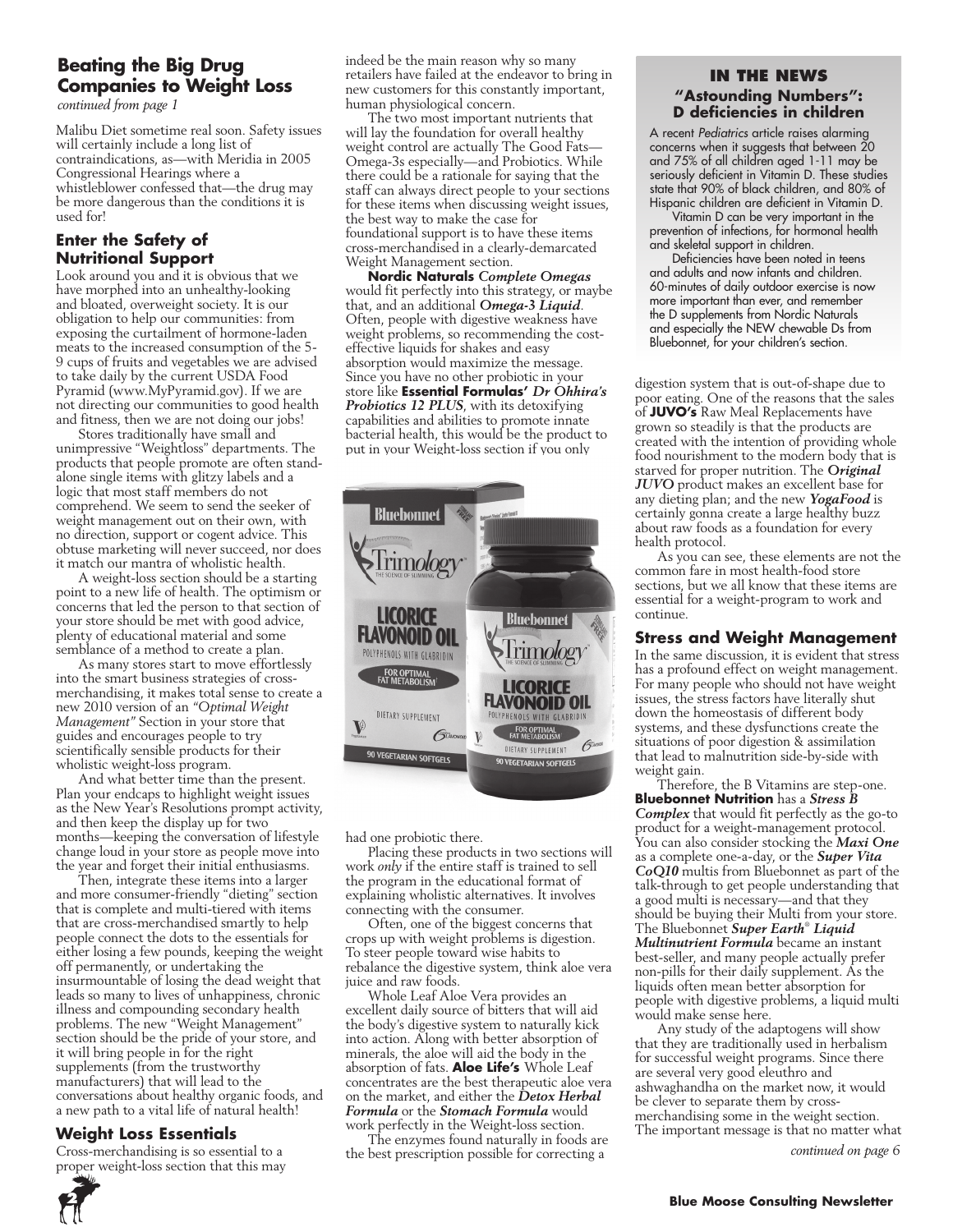

*Thanks for 30 years of Excellence Herb Pharm*

**December Promotional Specials** 

NERVINES & SEDATIVES

Good Mood Tonic<sup>™</sup>

St. John's Wort liquid extract

St John's Wort liquid glycerite Skullcap liquid extract Skullcap liquid glycerite

GOOD MOOD TONIC™—St. John's Wort flowering tops, Ashwagandha root, Skullcap flowering herb, Prickly Ash bark. Promotes Positive Mood & Healthy Emotional Balance\*

## **HERBALIST'S PICK FOR DECEMBER:**

Wild Yam liquid extract—An antispasmodic that provides relief of nervous system irritation.\* *\* these statements have not been evaluated by the FDA*

# **NORDIC**<br>NATURALS



**End the Year with a Splash: an Omega-3 Splash that is!!** *This Month* Nordic Naturals changes the market positively again with **Omega-3 Effervescent**

A Whole New Way to take your cod liver oil. Just add water. Drink your Omegas. *Plan a big splash in your store now.* Each packet of Omega-3 Effervescent provides:

• 500mg EPA + DHA • 1200 IU Vitamin D3 (lanolin)

#### Available in two sizes: 7-count and 21-count

21 count: UPC: 7 68990 01910 4 MSRP: \$34.95 WS: \$20.97 7 count: UPC: 7 68990 01900 5 MSRP: \$12.95 WS: \$7.77 Individual Packet size: UPC: 7 68990 01901 2 MSRP: \$1.95

**the anticipation has been bubbly!! Pre-order today with your BMC sales rep** ~~~~~~~~~~~~~~~

*Stocking stuffers:* a great gift for every pet owner **ALL PET products are on sale: 15% OFF** till the end of the year for ALL Retail Accounts ~~~~~~~~~~~~~~~

#### Shipping Now—IMPORTANT FORMULA CHANGE: **Prenatal DHA - now with Vitamin D**

Products affected: RUS-01741 Prenatal DHA, 90ct 400IUs of vitamin D3 per serving has been added All other product details (pricing, UPC, item numbers, etc) have not been affected.

*Start your year off with the Beauty of a* **2010 Nordic Naturals calendar!** *Ask you reps for a copy and look for them in your orders, while supplies last*

Not represented by BMC in NJ, SC and parts of PA Not represented by BMC in NC, SC



*Don't Let the Year End Without taking Advantage of this Promotion* **Got Wellness? Think Bluebonnet Nutrition! through DECEMBER 18, Buy 3 Get 1 FREE**

*These items, Many sizes, ask your BMC rep for full sale selection:*

#### **Care:**

Mega Bio-C Formula\* Vcaps Super Quercetin® Vcaps\* Earthsweet® Zinc Lozenges\* AHCC® 500 mg Vcaps Olive Leaf Extract Vcaps Astragalus Root Extract\* Vcaps NAC 500 mg\* Vcaps L-Lysine 500 mg\* Vcaps Perfect Cranberry® 500 mg\* Vcaps Probiotic Acidophilus (Milk-free) plus FOS Vcaps

#### **Prevention:**

Liquid Super Earth® Multinutrient Formula 32 oz Multi One® iron and iron-free versions\* Earthsweet® chewable methylcobalamin 1000 mcg\* tabs Cal-Mag Citrate Plus Vitamin D3\* caplets Cellular Active™ CoQ10 Ubiquinol 25, 50, 100, 200 mg doses Glucasmine-Chondroitin Plus MSM Vcaps

## **Newly Relabeled Omega-3s:**

Natural Omega-3 Heart Formula Natural Omega-3 Brain Formula Natural Omega-3 Joint Formula Natural Omega-3 Salmon Oil softgels Natural Omega-3 Chewable DHA softgels *NEW*

Not represented by BMC in NJ Not represented by BMC in NJ, SC Not represented by BMC in NJ, SC

*\* Signifies Kof-K Kosher certified products*

## $\overline{\mathsf{N}}$ EWTON homeopathics

**Nurturing Naturally Since 1987** 

*December Monthly Promotions*

## **20% Discount on the following 5 complexes\***

(6+ per SKU during the month of December)

- Blues & Mood Support
	- Fatigue Fighter
	- Stage Fright Fear
		- Stress & Tension
	- Panic Button! Spray

*Phone training:* December 17 "Homeopathy for Weight Control" 10 am + 3 pm

## **SOHO DEALS:**

Line drive discounts Dec. 4–14 **Attendees discount = 15% Non-attendees = 10%**

## **Newton SOHO Seminar with Marge Roberts:**  Friday, Dec. 4th. @ 7:30 p.m. Room: "Miami 1". Topic: *"Stimulate Sales; Develop Your Homeopathy Department"*

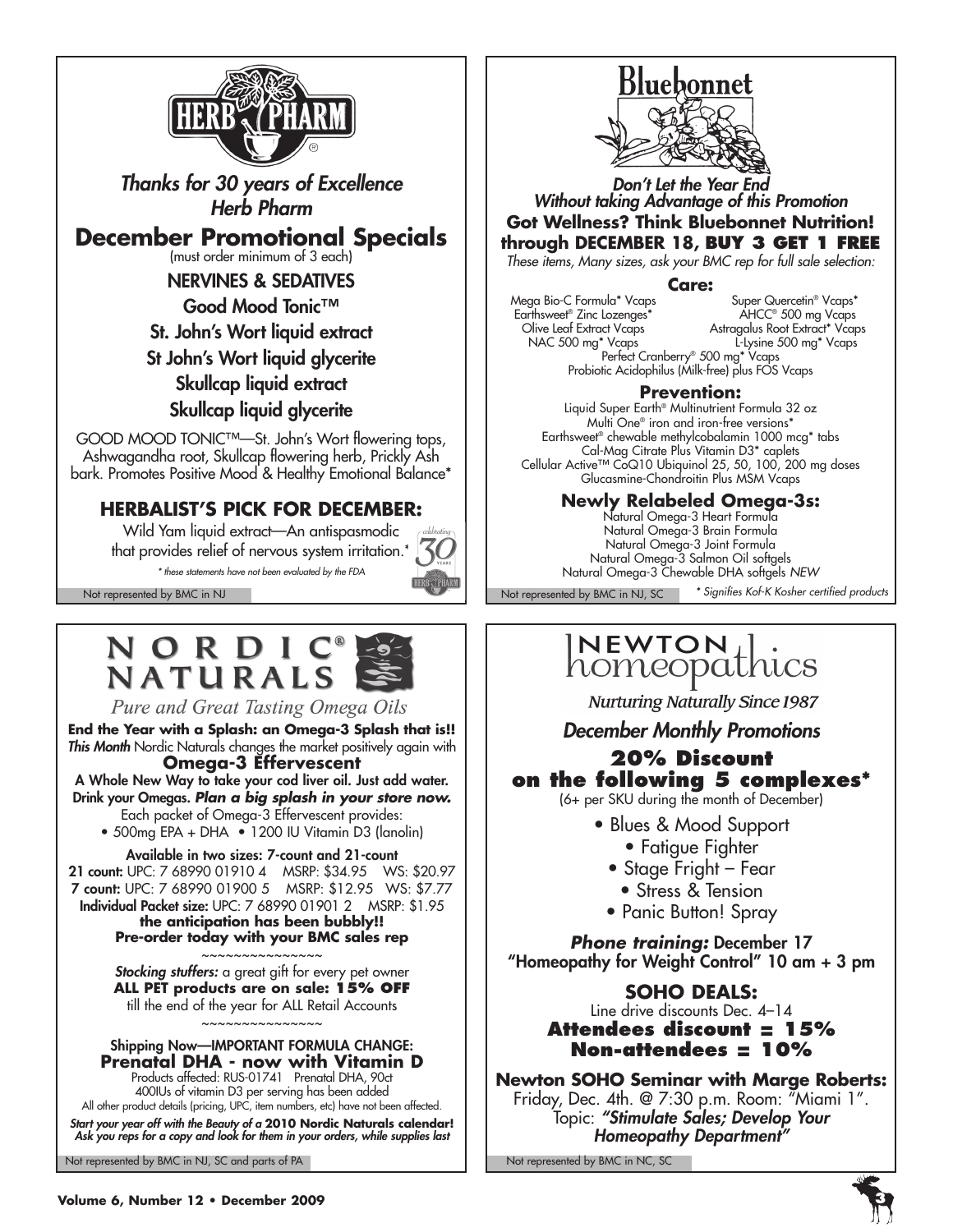

 *Introducing the latest development from Juvo* **YOGAFOOD**

*Juvo YogaFood is:* **Food for the Body**

• over 50 fresh ingredients from grains, vegetables, fruits, seeds & herbs

**Food for the Mind** • raw detoxifying ingredients to clear a stressful mind

**Food for the Soul** • the purity and freshness will lift your soul

## *Juvo YogaFood is:*

• Developed by Yogis • Manufactured in an NSF GMP-certified facility

• Sourced entirely from USDA-Certified Organic Raw Whole Foods

#### **December Promotion**

• *Original JUVO Box* • *Juvo Slim Box* **10% off**

*(mention BMC Promo when placing order for discount)*

Not represented by BMC in Eastern PA, NJ *Juvo's mission is to deliver the benefits of fresh living food that nature intended humans to eat*



## **Cross-merchandize the Necessary Best-Seller**

Don't be caught without Olbas Inhalers this Cold & Flu Season. For a must-have product for everyone, from prevention through symptom relief, make sure that you recommend Olbas Nasal Inhalers with confidence!

> *Natural Olbas Inhaler: the Power to Breathe!*

## **December Stock Up Sale Buy 2 sleeves or more of the**

**Olbas Inhalers AND Get 3 bottles of the Olbas Cough Syrup FREE**

(direct orders only. Orders sent with extra sales materials Mention BMC Discount when placing orders)



 *Care for your Community Promote Aloe Vera this Holiday Season*

**December Monthly Special Superfruit again 10% off**

*all opening orders and reorders of 6 or more!*

Aloe Life **Superfruit** provides a new deliciousness that is the perfect complement to aloe vera's health actions in the body. Antioxidants from Superfruit including grapes, berries, and other exotic fruit bring a high ORAC-value of 2400 in every serving to support body wellness for the entire family. ORAC is defined as "Oxygen Radical Absorbance Capacity"

Superfruit contains 82% Aloe Vera Leaf Concentrate for a great energy boost + increased digestion. Try it & you will love it: *satisfaction guaranteed!*

## wellinhand **ACTION REMEDIES Topically Applied Herbal Answers** *Thanks for a Great Year of Sales* **10% off Line Drive** All Well in Hand Action Remedies EXCEPT the Wart Wonders *Zero Zits!* Astringents & Kleanzers New Mama Yeast Rescue Therapy Oil Herpa Rescue Pain Rescue Nit Kit Cut Rescue Body Wash Foamers Natural FungiFree Exfolia Crème Moisture Rescue Sea Scrubs *Locally made in small batches from the best ingredients* **Real Herbs. Real Results.**

**Real Fast. Guaranteed**! Forest, Virginia since 1994



*Dr.Ohhira's Probiotic 12 PLUS has done it again for 2009!!!*

**Best Supplement Award for 2009!!!** 2 years in a row—WOW!!

**SOHO Show deal:** Buy-in dates - Dec. 1-7, 2009 End-cap deal =  $mix/match$  of 24 items @**10% off**

*PLUS one free box of 50 2-pak samples End-cap deal must be placed at the show.*

For 36 items mix/match, receive a free copy of the new book *Boost Your Health with Bacteria*  by Fred Pescatore, MD + Karolyn Gazella.

Discount not to be added to any additional specials or on-going discounts.

- 12 Non-competitive strains of probiotics, synergistically bonded over 3-year fermentation period
- Non-centrifuged, not Freeze-dried, no sugars added
- Guaranteed potency for 3 years without refrigeration • Naturally occurring scOS –short chain oligosaccharides
- 4 Organic Acids, 10 Vitamins, 18 Amino acids, 8 minerals, Hydrogen Peroxide
- Entirely enteric capsule, Vegetarian, Non-GMO, Dairy-Free
- Proprietary TH-10 strain



*Finest Quality Hair, Body and Skincare Accessories*

## **Bath Tools Sell ALL Winter long & are fantastic Holiday Gifts**

*Show that you know quality: carry the best Bath & Body Tools*

*Hair Doc & Bass Brushes The Best!!* Body Brushes, Mitts & Gloves • Natural Sea Sponges & facial sponges • top-quality Loofah Collection by Bass Brushes • The Original Hydro Exfoliating Gloves • Cotton/ Terry Cleansing • Facial Cleansing Brushes • Nylon Wash Cloth/Towels • Exfoliating and Cellulite Treatments • Pumice Stones • Nail Cleansing Brushes • Ayate Body Scrubbers • Cactus Cleansing Mitts & Washcloth • Sisal Mitts, Scrubbers & Gloves • Relaxing Sleep Mask • Hot/Cold Gel Formula Facial Mask • Full Facial & Eyelid Masks • Body Massagers & Back Scratchers • Body Butter Hand Pads • Medication Cream Applicators • Moisturizing Medication Gloves • Solid Wood Mirrors • Bath Gift Sets • Gift Set Shaving Kits for Him • European Toothbrushes • Infant to Toddler Bath Toys *Available only in the Finest Bodycare Locations*

Not represented by BMC in NC, NJ, Eastern PA

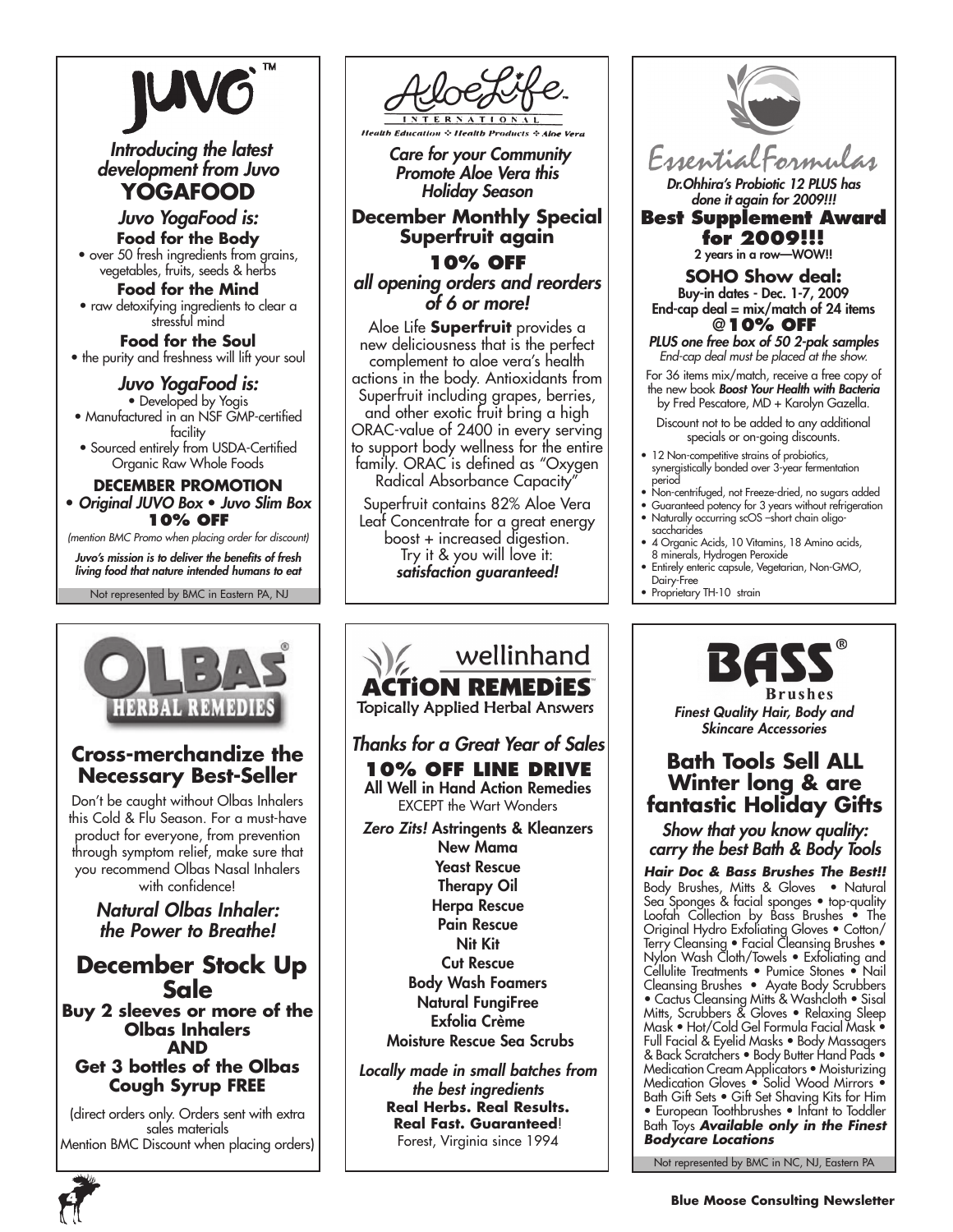

**December Promotions** *(direct orders only)*

**20% off** Sapien Organic Men's Bodycare line

#### Organic Moisturizing Hand Sanitizer, both sizes *Place your deals with BMC reps who will*

*confirm that the discounts are being passed on to the consumers*

**Surya Brasil** *Sapien* **for Men Shampoo & Conditioner 2-in-1** 10.14 fl.oz

**Shower Gel** 10.14 fl oz.

**Hair Styling Gel** 3.04 fl.oz **Facial Scrub** 60 ml

**Shave Cream** 6.7 fl.oz

**After Shave Cream** 3.04 fl.oz *and*

**Eco-Cert Organic Moisturizing Hand Sanitizer** 6.76 fl oz pump **Hand Sanitizer with Jua & Acai from Amazonia** also in 2.02 fl oz tube

## immune **HEALTH BASICS**

CLINICALLY PROVEN IMMUNE SUPPORT

## *December Special* **15% off the 250mg/ 30 ct. bottles**

*Minimum purchase 8 bottles.*

An independent university study recently demonstrated that Wellmune WGP®, the active ingredient in Immune Health Basics, is significantly more effective than any other leading nutritional supplement in enhancing the ability of the immune system to protect the body. Researchers at the *James Graham Brown Cancer Center*, located at the *University of Louisville*, measured the ability of leading immune supplements to enhance the immune response.

#### **Safety & Purity**

Immune Health Basics products are safe for daily consumption. Numerous clinical + preclinical studies have demonstrated that *Wellmune WGP®*, the active ingredient in Immune Health Basics, enhances natural immune responses without adverse effects. *Wellmune WGP®* is Generally Recognized As Safe (GRAS) under U.S. Food and Drug Administration regulations (21CFR170.30)

*Wellmune WGP®* is a beta 1,3/1,6 glucopolysaccharide purified from the cell walls of a proprietary strain of yeast. Stringent manufacturing processes separate the beta 1,3/1,6 fibrils from lipids, proteins and cell membrane

## **PERFECT® ORGANICS** *December Promotion The Lips Will Love You*

Our Shea Butter Lip Balms moisturize, protect, and soften your lips with 100% natural, vitamin-rich & healing ingredients including sweet almond oil + hazelnut oil. Made with Organic Essential Oils, these effective and super-nourishing lip moisturizers are your best bet for smooth, soft lips!

Perfect Organics vegan shea butters bathe the lips with moisture. Each 0.25 oz tub last a long time, as a little goes a long way! These products are manufactured to maintain the integrity of the ingredients through every step of production, offering a simple, perfect lip moisturizer. Perfect as gifts to others and for that indulgent treat for yourself. Three great choices for every palet: Citrus Orange, Fresh Mint and Vanilla Twist.

## **Shea Butter Lip Balm 15% off** *when purchasing two or more*

*lip balm displays*

ingredients: \*Shea Butter,\*Sweet Almond Oil, \*Hazelnut Oil, \*Jojoba Oil,

*\* Essential Oil, Non-GMO Vit. E. (\*Organic)*

VEGAN

## **MushroomScience**®  **PICK 4**

**Pick any four Mushroom Science products and you can make them a 15% off December deal**

*(must mention "BMC special promo" when ordering)*

- Coriolus Super-Strength (PSK/Japanese formula)
	- Agaricus blazei
		- Chaga
	- Cordyceps Cs-4
		- Coriolus-PSP
- 5 Mushroom Formula
	- Lion's Mane
- Maitake Full Spectrum Extract
- MaitakeGold-404® 1 oz liquid
	- Miracle Zzz (Wu Ling)
	- Reishi Gano 161™



HERBAL HEALTHCARE

*Gorgeous Products, Gorgeous Display, Gorgeous Brochure*

## **Organique New Bodycare Display 25% off**

• 20 products to *rouse, renew and rejuvenate* • Free of over 200 synthetic-ingredients

"Affordable Organic"

*Also Hip Pocket Deal for Party Smart, just in time for the Holidays*

#### **10% off 3 boxes of Party Smart 15% off 6 boxes or more of Party Smart**

|                   | PARTY SMART [1.59 each] |              |             |
|-------------------|-------------------------|--------------|-------------|
| Reg.              | Reg.<br>While           | 10%          | 15%         |
| n. <del>.</del> 1 |                         | - <b>.c.</b> | - <b>EE</b> |

| keg.    | κeg.   | $\mathbf{U}$ | 1 J 70 |
|---------|--------|--------------|--------|
| Retail  | Whlsle | off:         | off:   |
| \$15.99 | \$9.50 | \$8.55       | \$8.08 |

Not represented by BMC in Eastern PA, NJ



## **Sovereign Silver**

On Oct 6, 2009, the FDA released a letter to health care professionals warning them about dietary supplements containing silver. The alert was designed to raise awareness regarding the accumulation of excess silver in the skin, resulting in a benign

cosmetic condition known as argyria:<br>"The Food and Drug Administration (FDA) would like to bring to<br>your attention a recently-issued FDA Consumer Advisory about<br>the risk of argyria associated with the use of dietary supple

The advisory acknowledges that the real concern with silver ingestion comes from silver compounds, not isolated silver<br>particles. Unfortunately, many manufactured colloidal silvers<br>contain particles neutralized by compounding them with other<br>elements, as with salls or proteins. Unl contains only positive charged silver particles (Ag(n) 1+)

suspended in a pharmaceutical grade purified water, preserving the functionally active form, and do not contain the forms of silver causing concern to medical and regulatory authorities.

What causes argyria (bluing of the skin)? Peer reviewed published literature on the subject identifies silver compounds (silver salts and proteins) as its cause—not isolated nanoscalar and picoscalar silver particles. Why avoid high-PPM concentrations? High PPM

colloidal silvers are primarily protein or salt compounds. More is definitely not better. Less can be more. Unlike colloidal silver, a bioactive silver hydrosol has a safety profile more like a homeopathic remedy!

*If you are concerned about safety, it is nice to know that even Sovereign Silver's power dosing schedule (7 tsp daily) remains below 350mcg/day, which is the safe oral daily reference dose (RfD) acknowledged by the EPA (and the FDA in its recent advisory).*

The December Sovereign Silver *Newsletter* can be viewed as a the pdf available directly at www.SovereignSilver.com

Not represented by BMC in NC, SC, NJ, eastern PA

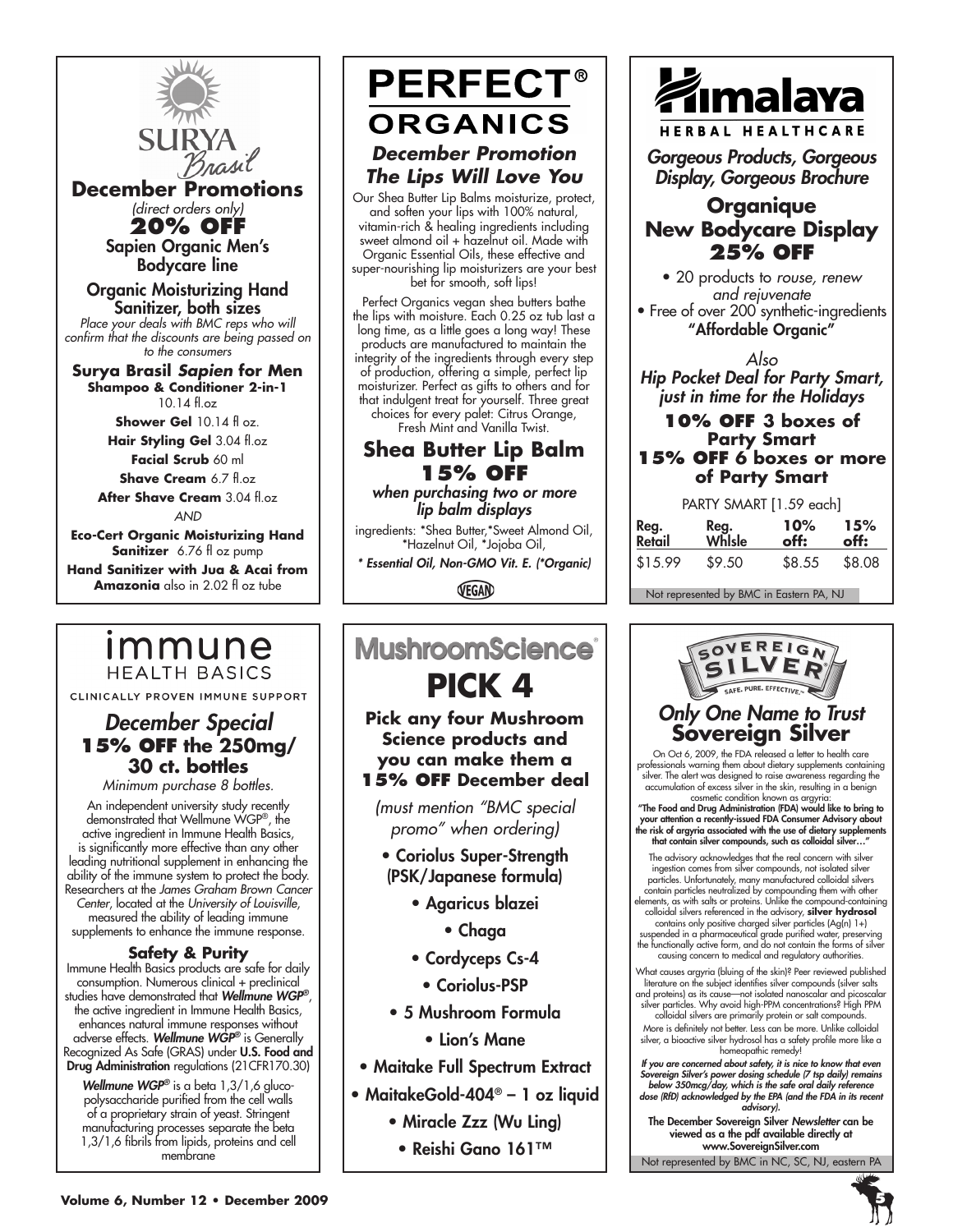### **Beating the Big Drug Companies to Weight Loss**

*continued from page 1*

the weight need, the best successes are led by a daily diet of some adaptogens to help resolve the stressors that debilitate.

Start to learn the broad-spectrum benefits of **Himalaya USA 's** *StressCare*® . In two years time, you will be recommending this product to everyone as a superior stress relief all-herbal compound.

Finally, sound sleep is now being directly correlated to weight control. It would always be safe to ask the person how they are sleeping. Studies have shown that l-Tryptophan is excellent for overall weight maintenance. Offer the best: offer *TryptoPure™* from Bluebonnet.

#### **Herbal Support**

When a person lumbers in, looking to lose some weight, you are presented with an excellent teaching moment. While you certainly want to present the facts in descending order of importance, you should never leave the question without mentioning enzymes and herbals.

Two excellent options to fill your Weight Management section should include an **Herb Pharm** 4-SKU cross-merchandising wooden shelf unit, and a few of the Himalaya *Herbal Healthcare* Herbal Formulas.

Herb Pharm offers such high-quality liquid herbals and, again, people with weight issues often have absorption issues, so liquid herbal extracts are usually very effective. The *Herbal Bitters Compound* from Herb Pharm is actually the strong medicine that is often needed, and this particular bitters taste is texturally very palatable. Add to this mini display one, or two, of Herb Pharm's liquid extract green teas, and you send the message that herbs are a healthy consideration.

We should always keep an open mind as to what formulas would work to respond to factors that cause weight imbalance. For *example*, both of Herb Pharm's formulas for circulation, *Healthy Vein Tonic* and *Connective Tissue Tonic* would have primary use for certain individuals with poor water systems and weak gut linings respectively. Edema is often a symptom of a dysfunctional digestive health, and there are many herbs for this issue.

Finally, the *Adrenal Support Tonic* and the *Nervous System Tonic* are such all purpose heal-alls that they would be a stellar recommendation for most people dealing with issues of weight where stress or trauma are factors.

In the weight section, always remember another herbal food—apple cider vinegar.

The best herbal product that I have seen work in the past few years is the *LeanCare*® by **Himalaya USA**. This product gets more repeat-customers than I have ever seen with a weight product. With "seed-to-shelf" sourced Guggul, Gymnema and Garcinia, LeanCare® helps maintain the normal metabolism of fats, maintain blood sugar levels (along with cholesterol and triglycerides) and supports gastrointestinal function without any jittery effects always felt from diet stimulants and many thermogenics. Try LeanCare® yourself

and see how two capsules with two meals daily brings steady and noticeable results.

Few products succeed on their own, so recommend Himalaya's clinically tested formulas with confidence for many digestive issues related to imbalance: the all-purpose *GastriCare*® *, GlucoCare*® *, LaxaCare*® *, HemoCare*® *, VeinCare*® and *DiarCare*® . If ever there was a product that should be crossmerchandised in every department, it would be *LiverCare*® . The easy challenge is to get people to understand the connection between liver strength and weight management.

Other herbs that warrant incorporation in a rotation of herbal foods in a dieter's diet include: elderberry, hawthorn berry, panax ginseng, ginger, milk thistle seed, amla, bitter melon, cayenne and neem.

#### **Greens, Digestive Aids and Tissue Cleansing**

Look at how many products you need to present for weight loss to correctly address the dilemmas that will present themselves. Sometimes stores have over-kill in their enzyme section, carrying everything (because digestive products are so versatile).

If you were gonna have one line of enzymes in this new set, why not promote Bluebonnet's products: they are sold only in health food stores so the rate of return sales is phenomenal. *Optimum Enzymes*® Vcaps is my personal favorite, and if there is limited space you could add to that SKU with their *Power-zymes*, which is designed for the heavy meat eater.

Ask yourself: how beneficial would it be to your reputation to recommend *Triphala* to every person who had a digestive question? This product nurtures proper digestion, and no one makes a better Triphala product than Himalaya USA .

Greens are essential for bringing the gut and blood to homeostasis. Two stellar formulas to promote are the delicious (Truly Delicious) *Healthy & Slim Daily Greens* by Aloe Life (economical with the highest amount of greens around) and Bluebonnet's *Green Utopia*® *,* which has a high amount of seaweeds which are excellent foods for dieters.

You cannot talk wholistic weight management without tissue cleansing. Again, this is the realm of our industry, and we need to become sophisticated in the versatility of good alteratives for overall health and recovery. Learn the applications of Herb Pharm's *Red Clover-Stillingia Formula* and use it in a flawless 1-2 with *LiverCare*® . The quality of these to herbals will always outperform any other slickly-marketed competitor.

#### **The Promise of Scientific Nutrigenomic Research**

One day, nutrigenomics will be the best, cutting-edge science around. The first truly nutrigenomic product is already here in Bluebonnet's *Trimology™* Licorice Flavonoid Oil vegetarian softgels. This product has strong research that demonstrates a specific action for optimizing fat metabolism by influencing the genes that increase fatty acid breakdown and decrease fatty acid synthesis.

#### **"Put this issue to rest once and for all (please)" IADSA Sets Codex Record Straight**

 04.13.09 *Nutrition Industry Executive News " The International Alliance of Dietary/ Food Supplement Associations* (IADSA) has spoken out against allegedly false statements vilifying the goals, purpose and transparency of Codex Alimentarius' work on food supplements. IADSA, which has been monitoring the work of Codex for the last 10 years, said that the statements circulating the internet in recent weeks have "absolutely no factual basis at all."

Maybe slow (3 months), but safe & effective. A best choice for Metabolic Syndrome.

The other fat, besides the Essential Fatty Acids, is CLA, Conjugated Linoleic Acid, which helps to improve body composition (which is why it fits in the bodybuilding section too) by reducing the amount of fat that is broken down, deposited and stored in the body. A lot of the strategy is about handling, processing, storing and eliminating fats. That is why you add the good fats— Nordic Naturals—and you make the fats useful: l-carnitine.

And if you wanted to add a couple of cholesterol-oriented products to this mix, you could add the unique & effective *CholesteRice*® by Bluebonnet, and their Plant Sterols, which are becoming very popular.

Bluebonnet also has two one-bottle diet formulas that are respectable and effective. Not only are they based upon sound science, but they—again—are found only in health foods stores, so that if someone buys the product and likes it—they have to return to you.

*Diet-Chrome-Care*® Vcaps combines Super CitriMax® HCA (750 mg) with carnitine, chromium, methionine and choline-inositol. And *Super Chrometene*® Vcaps which are an excellent adjunct to many therapies with chromium picolinate and Lonza® Carnitine.

My favorite weight-loss recommendations would include: Nordic Naturals fish oils in therapeutic dosages (2000 + IUs of Omega-3s daily), along with Tonalin CLA (2000 IU) and l-carnitine (250+ mg); Dr Ohhira's Probiotics 12 Plus, with Himalaya USA's LiverCare® ; Optimum Enzymes® , Daily Greens by Aloe Life and Herb Pharm's Digestive Bitters Compound and Green Tea Glycerite. With LeanCare® , Triphala and Aloe Life aloe with meals, any weight problem can be overturned!

Let's face it, the weight is out there. And there is money to be made in removing the weight, and returning the health. Time to act now, before the drugs start messing things up more! While it may take a larger cupboard to meet the needs of the not-so pleasantly plump, at least these products will do no harm as real medicine demands.

Now, if I can just get compliance for myself. Good luck with your mission, and remember to eat well and eat Organic! ❂

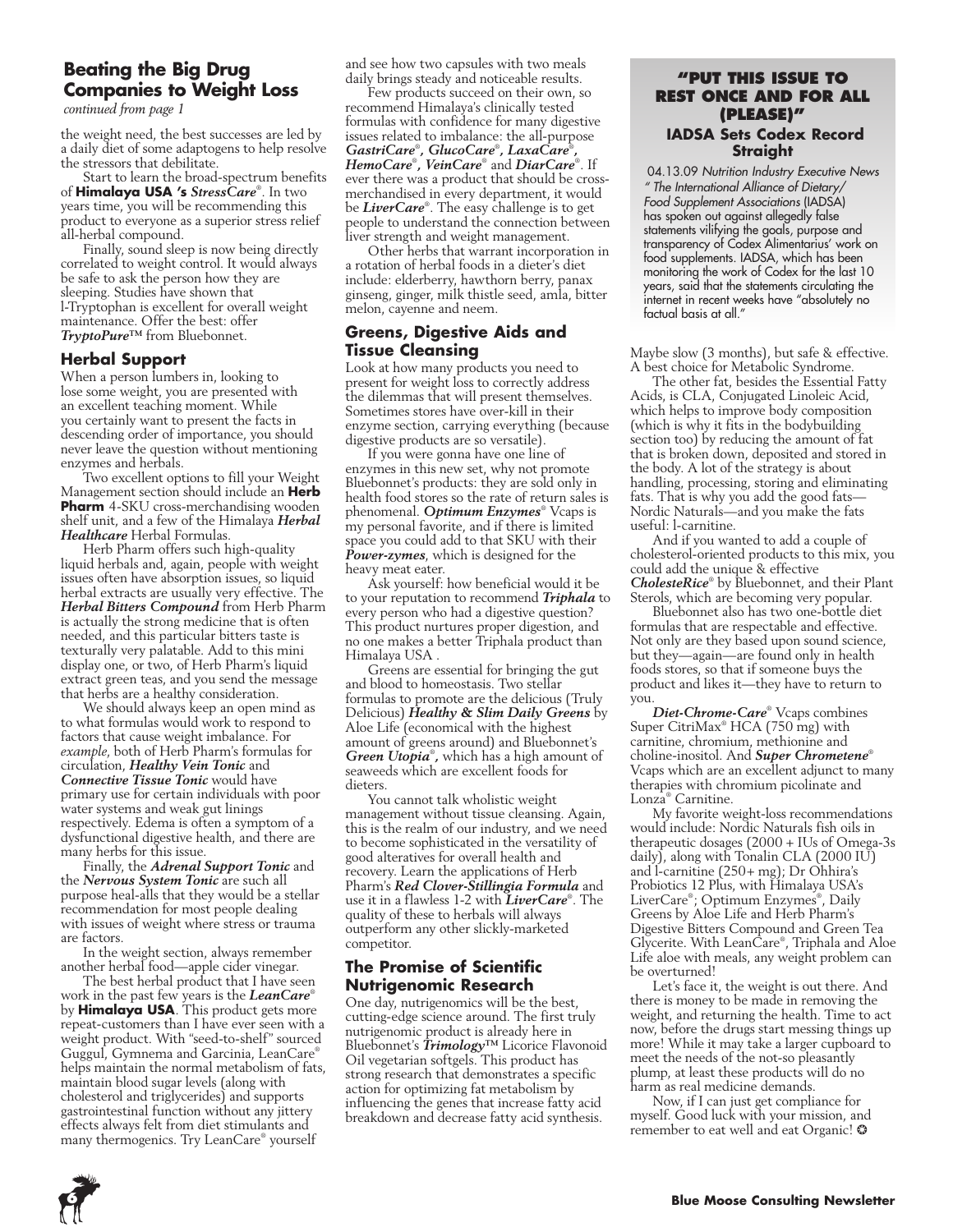## **Pledge to Discounts in 2010**

*continued from page 1*

trouble of putting things on sale and the effort does not return increased business, then it is not a reason to stop offering sales (as I have often heard). Rather, it is time to realize that what you have done in the past is unsuccessful and that you need to find the



#### *NEW* **MUST-TRY Product** Powerful 100% Natural **"Defense Formula" Hand Soap** *Deep Cleanse*

• A 100% Natural Surfactant derived from Coconut Oil

- Utilizing the Deep Cleansing Action of Essential Oils
- Silky Smooth Cleanses and Moisturizes • Big Bubbly Lather
	- *Michael Loves it!*

#### **Break-through**

For 11 months Aromaland's chemists focused on developing a biological & environmentally friendly surfactant with deep cleansing properties that is free from harsh chemical compounds.

- Combining this new advanced 100% Natural Cleansing Base with Essential Oils historically & scientifically
- known to demonstrate deep cleansing activity,

Aromaland introduces this revolutionary breakthrough in liquid soap.

*Modern times dictate that nothing is more important than regularly using a deep cleansing hand soap. Aromaland Natural's "Defense Formula" liquid hand soap is a must at every sink in your home or business.*

#### December Promotion **20% off 3 cases or more** (6 eaches) until Dec 31

correct equation to remain competitive and to bring in new customers and new sales dollars to your store.

There are hundreds of paths you can travel to succeed, and there will probably be many instances where you will make mistakes that are to be learned from. But, you should do something.

BMC would like to work with you (for the rest of this month and) next year.

#### **Change of Style**

Let's make next year better in every way. As you evaluate how you have chosen to promote items on sale in your store, ask yourself these questions:

- are you promoting products that you have the highest confidence in?
- are you promoting products that provide you good profit margins?
- are the products you are promoting products that sell consistently after the sales are over?
- are the products that you promote receiving ample marketing support in conjunction with the sales?
- are you selling products that you are receiving sufficient info about to sell?

And other factors that may influence your decision-making:

- how do you use your endcaps?
- how long do you leave your items on sale and what is the rationale for this?
- do you use samples and testers effectively?
- how do you utilize literature and is it effective?

Obviously, there are other questions that you should be asking. Let me share something that I never did when I managed health food stores for those 18 years: some stores plan a good portion of their sales agenda in the early part of the year for the entire year. They lay out themes and fill in the basics, allowing room for new items and unexpected trends.

As you meet with your BMC sales associate, or speak with a Blue Moose

#### **"We Are health food people" Michael Hennessey, President, Blue Moose Consulting**



Thank you for the past 7 years. Welcome, as well, to a new decade in 2010.

I am amazed by what has happened in the past seven years. BMC has sold more product in these seven years than I assisted in selling in my 18 years of health food retail. Our company has grown for one sole Moose to a talented and devoted team of health educators that now numbers 22 people (with even more demo people!) If I wanted your respect, I could state that almost every dollar earned has gone back into the development of this company. Why? Because I believe wholeheartedly in what we are all doing together. Let me remind you of our mission statement: to work to support the health food stores, and to make them viable and vital community resource centers for their communities: and, to have fun providing this service. Many of you know that I am relentless in

achieving best service, and I am lucky to have found comrades who want to work with me on this project.

In 2010, as we have been announcing, we are dividing our company into two divisions, as we introduce Delicious Bodycare. "Delicious" will only bring you information on bodycare products, both supporting demos and educational trainings, and the great products we represent. We feel that bodycare is an equal part of the wholistic equation, and we are determined to make you as interested in our bodycare products as you are in our nutraceuticals, nutritional foods and herbals. This will also allow our BMC reps to concentrate more fully on the educational mission we so relish and dedicate ourselves to.

Thank you for your valuable role in this dynamic, and most of all, thank you for your friendship and for your trust. With all my love, Happy Holidays and Happy New Year!!

#### **phone education at your fingertips**

#### **"Homeopathy for Weight Control"** Newton Homeopathics Phone Training December 17, 10 AM & 3 PM EST

Consulting inside-sales person on the phone, ask them to make some time to work with you to set the basic structure of a sales calendar for the year. And then make sure that you stick to the plans!

Many of the manufacturers we represent have yearly promo calendars available now. Others provide calendars quarterly. Some have ongoing deals that can be creatively used to make unique deals that fit your stores on your timetable.

**Bluebonnet** offers six deals per year that offer a 6-week buy-in for promotions; and Bluebonnet is a line that sells to independent health foods stores only, so you can promote them in full confidence that sales will be loyal to stores like yours. They also have a very popular "Slice of Life Promo" that allows you to pick themed products within a certain strata and discount them at either 15 or 20% off .

When you look at Bluebonnet's discounts, you may be tempted to reach into another cookie jar with deeper discounts. I caution against that for several reasons. First, if a product is discounted at 20-40% off, don't you think that product is at below these discounts on the internet, etc? Second, a 40%-off discount sends the wrong message to your clientele: that products are over-priced. One company suffered this calamity recently when they lowered their entire product line by 20%: everyone said to me that either their prices where rakishly overinflated, or they started using cheaper raw materials. I was amazed at the consistent and immediate verbal comments by retailers. The best way to carve a respectable image of your store to your community is to sell your products on "value" and to show your highest promotional support for lines that deliberately don't overdiscount.

Another way to analyze your promotional objectives is to consider the support that you get from the manufacturers for the items that are available for promotion. **Nordic Naturals** is exemplary here. They offer tremendous support both through sales as and marketing tools and demos. Ask your BMC rep to explain to you all the ways that Nordic Naturals will support you in 2010: you will be happy with all the options and the new sales plans that we can offer next year.

Some companies periodically offer handsome discounts for larger purchases. Whenever that happens, you must determine what the investment is and what the strategy would have to be for this deal to sell a lot of product, and make fair profit for you store.

Ask your BMC reps to keep you informed on this as well in the New Year.

Most of our companies offer monthly promotions, and we supply this information through our sales team; our newsletter is available to every store via postal mail and every worker via email; and by our one-page *continued on page 8*